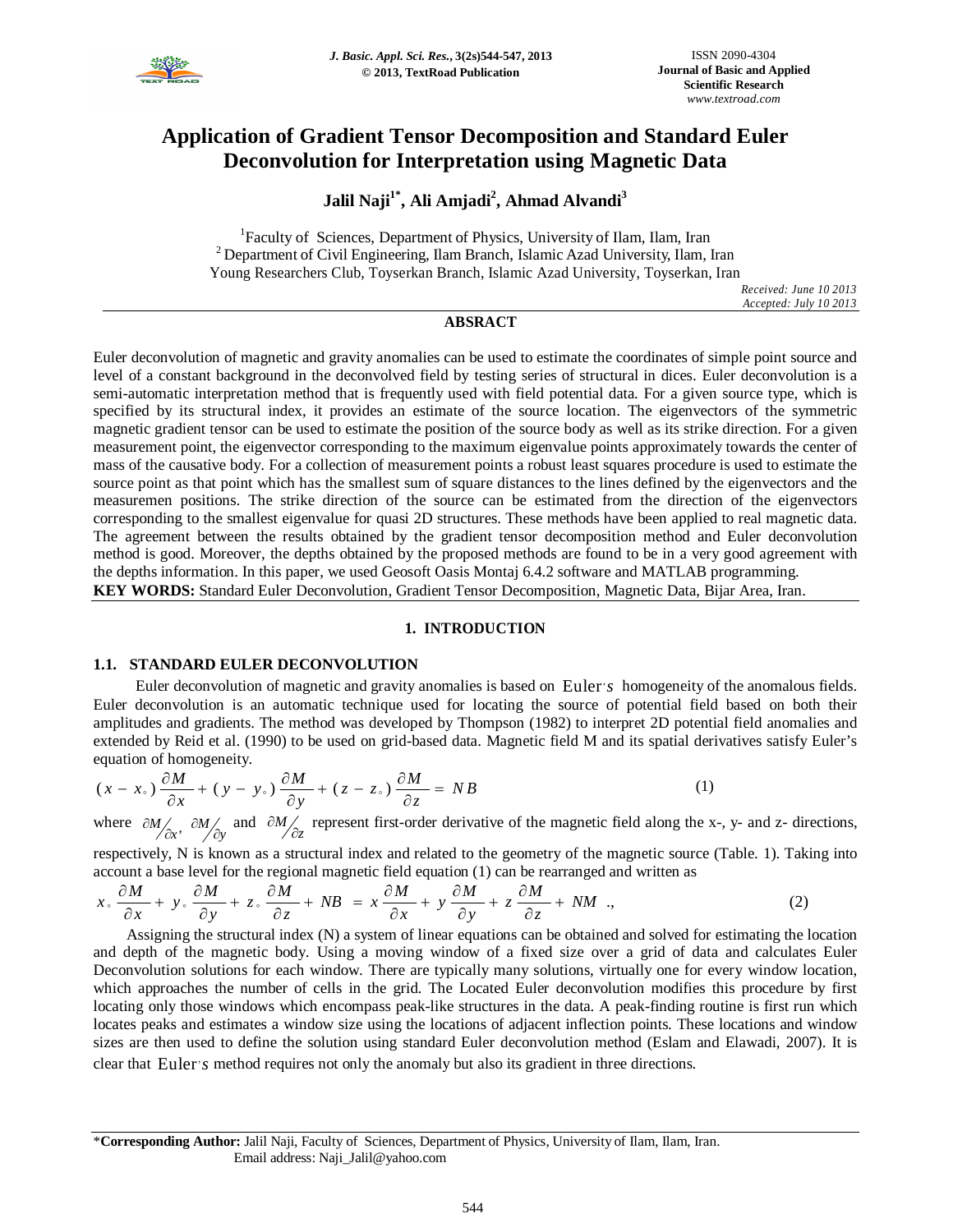#### Naji *et al.,*2013

**Table 1**: Euler magnetic structural indices

| <b>Magnetic SI</b> |  |
|--------------------|--|
|                    |  |
|                    |  |
|                    |  |
|                    |  |
|                    |  |

## **1.2. GRADIENT TENSOR DECOMPOSITION**

The Magnetic Gradient Tensor is a multi-component Magnetic system computed from the second derivatives of the earth's magnetic potential in the three Cartesian directions (Zhdanov et al., 2004). Magnetic Gradient Tensor data can be measured either using airborne, land or marine platforms. In recent years, the applications of magnetic gradient tensor data in hydrocarbon exploration, mineral exploration and structural geology have increased considerably (Fedi, et al., 2005). Pedersen and Rasmussen (1990) studied gradient tensors of gravity and magnetic fields and introduced scalar invariants to indicate their dimensionality. They also showed that the maximum eigenvalue and corresponding eigenvector of the Magnetic Gradient Tensor is related to the center of mass for a simple point source. The methods are applied to magnetic data from Bijar Area in Iran.

# **2. Field Data**

The study area is located in west of Iran. Geological scheme of the study area is shown in Figure 1. The Bouguer gravity was calculated using a density at 3.17g/cm<sup>3</sup> (Figure 2). Depths of anomalies measured are shown in Figure 3 and Figure 4.



**Figure 2**: a Bouguer gravity anomaly map of the Bijar area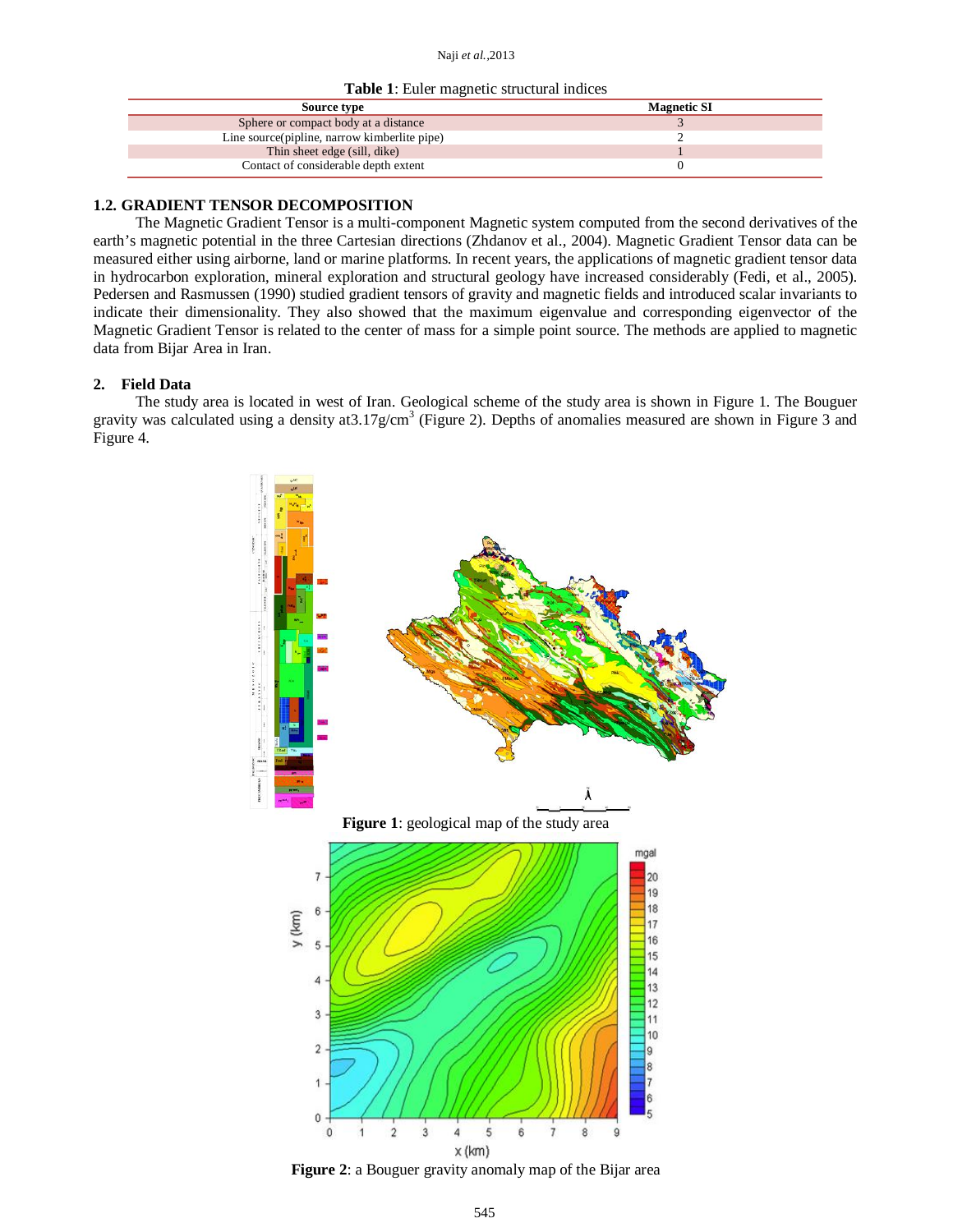

**Figure 3:** Magnetic Gradient Tensor map of the study area



**Figure 4:** Euler deconvolution map of the study area

#### **CONCLUSION**

Euler deconvolution (Thompson, 1982; Reid et al., 1990) has come into wide use as an aid to interpreting profile or gridded magnetic survey data. It provides automatic estimates of source location and depth. Euler deconvolution has been widely used in automatic gravity interpretations because it requires no prior knowledge of the source magnetization direction and assumes no particular interpretation model. The Euler deconvolution method is best suited for anomalies caused by isolated and multiple anomalous sources and Magnetic Gradient Tensor is a robust and fast method. Results of